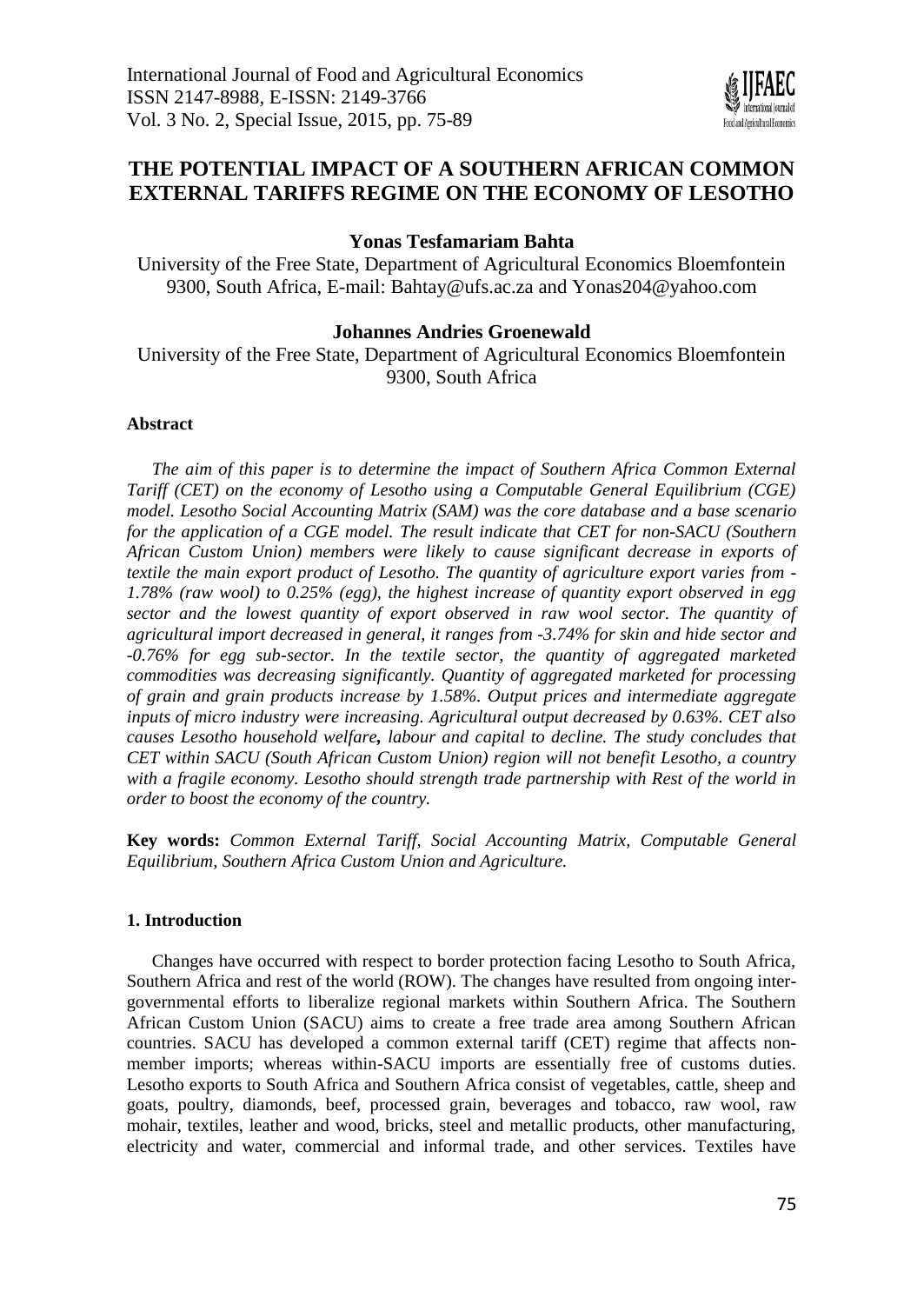become Lesotho's most important export by far, accounting for approximately 60% of export earnings in 2000 (Conningarth Economists and World Bank, 2002).

Lesotho's macro-economic policy is circumscribed due to its membership of the Common Monetary Area (CMA). Other CMA members are Namibia, South Africa and Swaziland. In the CMA, currencies are pegged at parity with the South African Rand. This eliminates monetary policy autonomy and implies that Lesotho's external competitiveness will be reflected in movements in the real effective exchange rate (REER) of the Rand (Integrated Framework, 2003; Bahta, 2013).

Lesotho has had a relatively liberal foreign trade regime through its membership of SACU, the world's oldest customs union formed in 1910. The SACU agreement calls for all members to apply the same customs and excise duties (as well as related trade laws) to goods imported from outside into the common customs area (Bahta, 2007). Goods imported from outside the common customs area are subject to a common external tariff (CET). Lesotho has used SACU import tariffs (CET of SACU). In this paper the potential impact of a Southern African Common External Tariffs regime on the economy of Lesotho studied and analyses.

Tariff liberalization and simplification conducted in the 1990s caused SACU to have a relatively open trade regime. In 2001 the average tariff rate applied to most favourable nations (MFN) was 10.4%, down from 15.1% in 1997. There were significant tariff peaks on garments in the CET and this created an anti-export bias for Lesotho. The CET is moreover plagued by a number of specific, compound, mixed and formula duties, which are less transparent than simple *ad valorem* tariffs and therefore facilitate protectionist lobbying (Anon, 2003).

The CET is implemented within the customs union (SACU). The CET regime harmonizes the rate of tariffs applied to extra-SACU imports, while eliminating intra-SACU tariffs. Tariffs affect domestic resource allocation by raising the domestic price of tradable goods above world prices. Quantity restrictions, which reduce the supply of imports, also serve to increase domestic prices of restricted goods (Jakobeit *et al.*, 2005). Jakobeit *et al*. (2005) cited the average CET rates applicable to non-SACU imports in Lesotho in a summary that is showed Table 1.

The potential effects of CET reform are determined by applying the rates of relevant non-SACU imports. These rates are zero on SACU imports. The Lesotho Computable General Equilibrium (CGE) model uses an aggregate CET tariff, which is computed as a weighted average of the SACU and non-SACU tariffs under the CET regime (the weight being the respective shares of SACU and non-SACU imports in total imports). The CET simulation is run by substituting the aggregated import tariffs for the base tariffs calibrated from the Lesotho data. Thus, in this study, the average import tariff is taken as 8.21%. It incorporates the mean of the overall tariff by the corresponding import commodities (all commodities imported by Lesotho).

In the study of the main African regional agreements the Economic and Monetary West Africa (UEMOA or WAEMU), the Economic Community of Central Africa (CEMAC) of preferential trade area and the monetary unions with a common currency (the CFA franc) zone, Carrere (2004), using a gravity model found that the combining preferential tariff and currency unions have largely reinforced the positive effect of the corresponding preferential trade agreement on intra-regional trade; while dampening their trade diversion effect and currency unions have a trade creation effect (all the more important as the international monetary environment is more unstable), whereas preferential trade agreements is evidence of a trade diversion. Enhancing intra-regional trade may result in trade diversion as well as trade creation. According to Viner's (1950) analysis, or that of Kemp and Wan (1976) relative to preferential trade agreements, in order to limit the risk of trade diversion and the associated loss of welfare, the member must not increase their tariffs on imports from the rest of the world (cited by Carrere, 2004).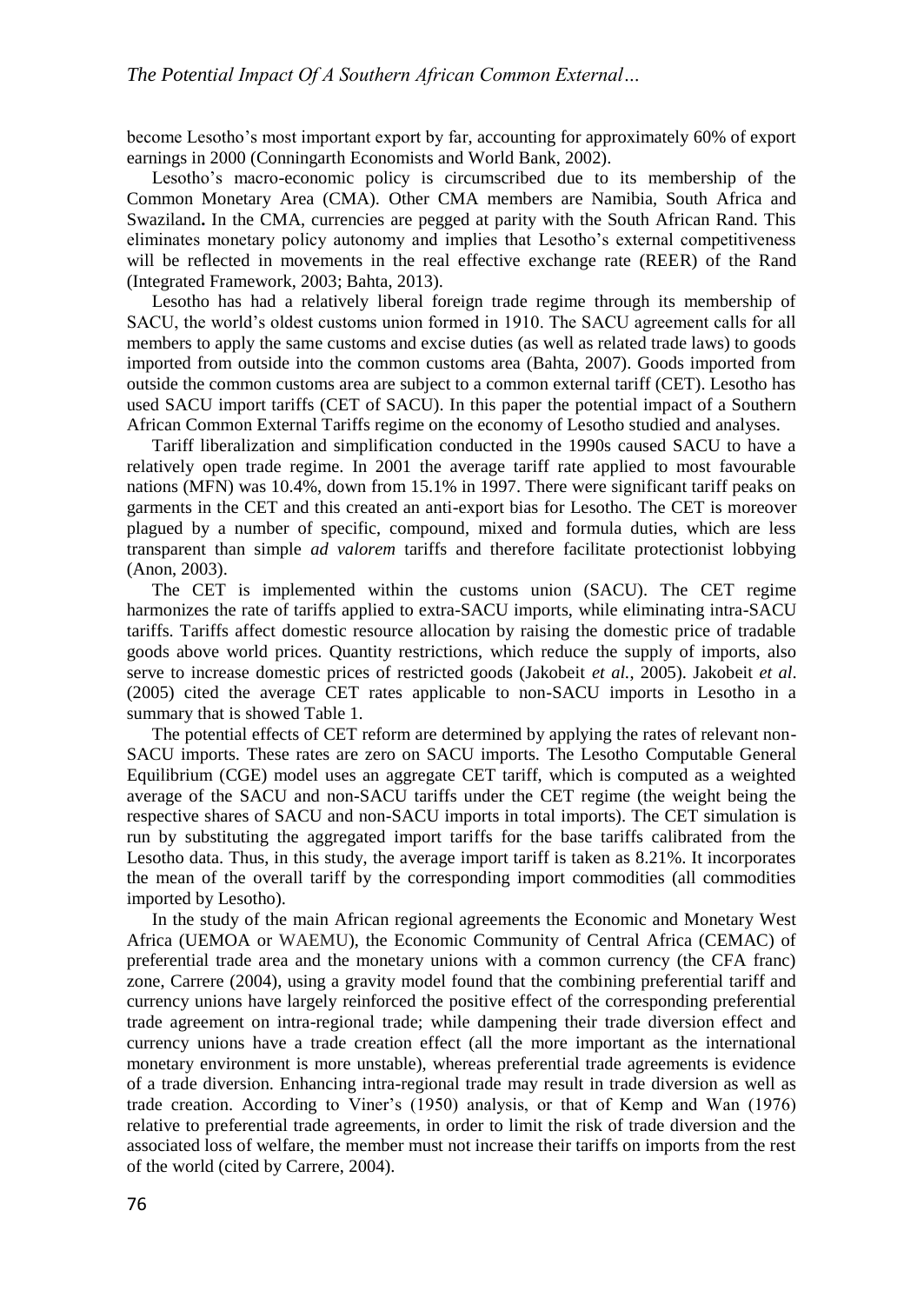| Commodity                             | <b>SACU CET</b> |
|---------------------------------------|-----------------|
| Agriculture and forestry              | 5%              |
| Fishing                               | 8%              |
| Mining                                | 1%              |
| Food processing                       | 13%             |
| <b>Beverages</b>                      | 21%             |
| Tobacco                               | 32%             |
| <b>Textiles</b>                       | 24%             |
| Clothing                              | 51%             |
| Leather and footwear                  | 21%             |
| Wood and wood products                | 9%              |
| Furniture                             | 19%             |
| Paper                                 | 7%              |
| Publishing                            | 5%              |
| Petroleum and coal products           | 3%              |
| <b>Basic chemicals</b>                | 2%              |
| <b>Industrial chemicals</b>           | 4%              |
| Other chemicals                       | 4%              |
| Rubber                                | 13%             |
| Plastic                               | 14%             |
| Glass and ceramics                    | 7%              |
| Ceramic products                      | 8%              |
| Other non-metallic products           | 3%              |
| Iron and steel products               | 3%              |
| Fabricated metal products             | 8%              |
| Machinery                             | 3%              |
| Electrical machinery and appliances   | 4%              |
| Professional and scientific equipment | 0%              |
| Vehicles                              | 17%             |
| Other vehicles                        | 1%              |
| Other manufacturing                   | 8%              |
| All other products                    | 2%              |
|                                       |                 |

**Table 1. Average Nominal Tariff Protection (CET) on Imports from the Rest of the World (ROW) (%)**

**Source:** Jakobeit *et al.* (2005).

Customs Unions (CUs) such as UEMOA and CEMAC have both LDC and non-LDC member countries. If the former do not liberalise their trade policy with respect to imports from the EU while the latter do, it will mean the end of the common external tariff (CET) and of the CUs. Significant barriers to intra-regional trade still remain within 'free' trade areas, even within customs unions, in Sub-Saharan Africa (SSA). The Economic Community of Western African States (ECOWAS) Free trade area has not yet really been implemented, the main problem being Nigeria. Nigeria's economy is larger than that of all of the other ECOWAS countries put together, and its trade policy is much more restrictive than that of the UEMOA and some countries in Common Market for Eastern and Southern Africa (COMESA) still maintains barriers to free intra-regional trade. Even though CEMAC and UEMOA are 'customs unions', substantial obstacles to internal free trade and country deviations from the common external tariff remain in both. The Eastern African Community (EAC) customs union is not yet operational but is likely to face similar problems. Only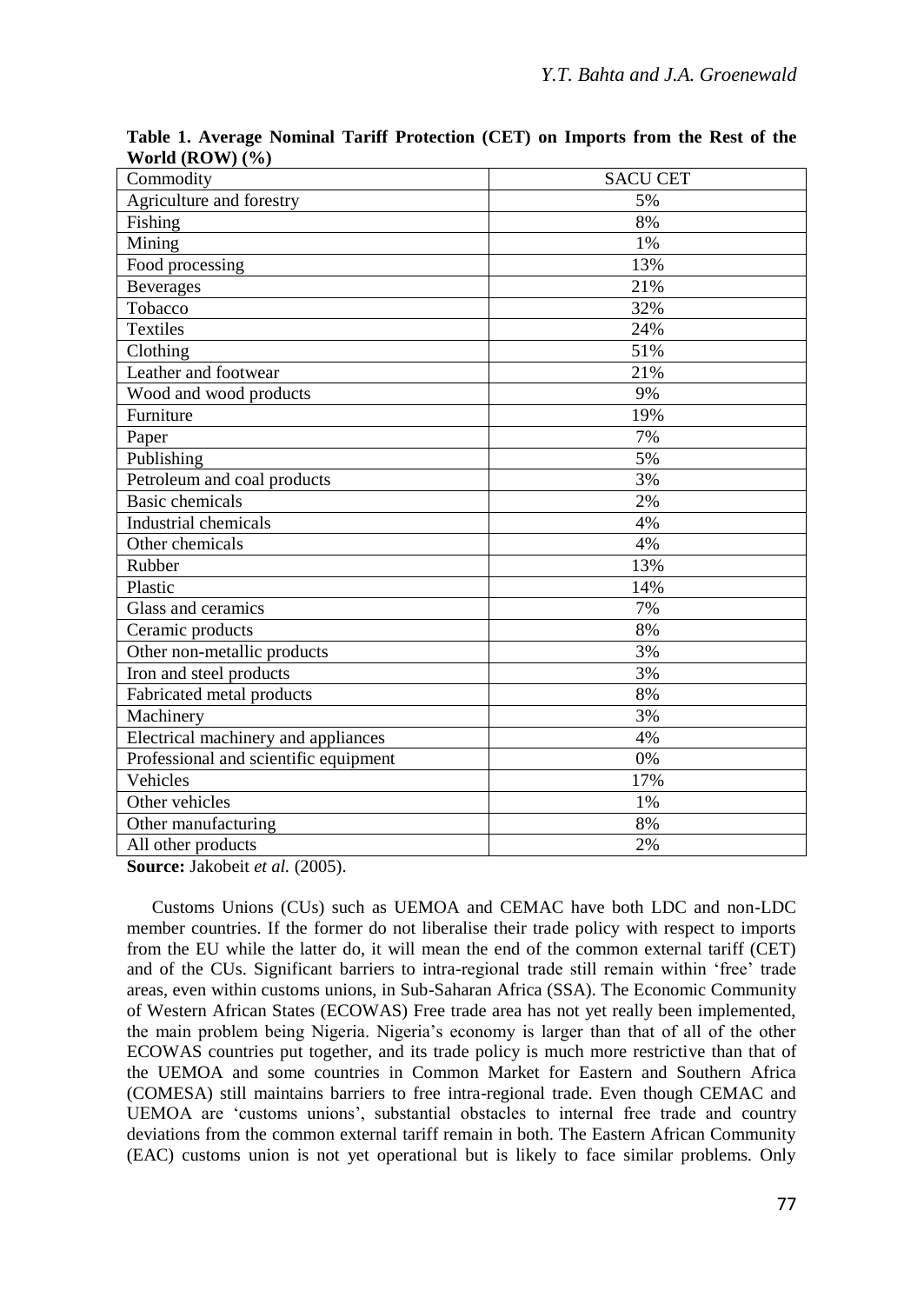SACU is a fully functioning customs union with full internal free trade. A common external tariff observed by all of its members, and common administration of the external tariff, and pooling of the revenues from it (Hinkle & Schiff, 2004).

There are likely to be differences between countries both over the products selected for exclusion from liberalisation and also over the number of such products. The reason for the first difference is clear: countries have different priorities for the sectors they wish to protect from import competition and the goods on which they wish to raise tariff revenue. The second arises because the composition of each country's imports from the EU varies, and so the 20% is calculated by each state against a different base. Take the case of Lesotho and Botswana. As members of the Southern African Customs Union (SACU) they have identical tariffs. If both chose to exclude from liberalisation the items they imported from the EU in 2003 that faced the highest tariffs, Lesotho would not need to liberalise on anything as over 80% of its imports already face zero tariffs, but Botswana would have to remove tariffs as high as 42.5% (Stevens & Kennan 2005b cited by Stevens, 2006). Countries would remove barriers between each other on 'substantially all' trade and probably adopt a common external tariff. But wish fulfilment is not the norm in such cases (Stevens, 2006).

The external trade relations of SACU have been driven by the bilateral and regional alliances of individual member states, rather than the customs union. This is best illustrated by the terms and operation of the Trade and Development Cooperation Agreement (TDCA) signed between South Africa and the EU in 2000. The EU-SA TDCA provides for the establishment of a free trade area between the two signatories. Although the Botswana, Lesotho, Namibia and Swaziland (BLNS) are not signatories to this Agreement, Article XIX of the 1969 SACU Agreement requires that they concur with the terms of the TDCA. In the absence of concurrence, the BLNS continue to charge the Common External Tariff on goods imported directly from the EU (Kirk & Stern, 2005).

### **2. Methodology and Data Used**

The main data source for the basis of the CGE model is a 2000 Social Accounting matrix (SAM) produced by Conningarth Economists and the World Bank (2002). This SAM distinguishes between 53 products (activities) and 53 commodities. Distinction is made between 10 different labour groups, 6 different capital groups, 6 different enterprises, 10 different household types, 17 different types of government (9 from the expenditure and 8 from the income side), 3 different types of capital and the rest of the world (ROW).

A social accounting matrix (SAM) provides a comprehensive and consistent description of the transactions taking place in an economy in a given year; between production sectors, factors, households, government institutions and the rest of the world. Each macro account in the SAM is represented by a column and a row, with columns tracking expenditures and rows tracking incomes. The SAM follows the principles of double-entry accounting. This has two implications: (1) any purchase, expenditure or financial outlay by one account is sale, income or financial inflow to one or more other accounts, and (2) for each account a total income must be equal to total expenditure (Nielsen, 2002; Bahta *et al*., 2014).

The Lesotho CGE model was implemented using computer codes provided by the International Food Policy Research Institute (IFPRI), as documented in Lofgren *et al*. (2002) which includes a mathematical statement of the model equations. A CGE model consists of a set of simultaneous equations that describe the functioning of an economy. These equations specify how all the payments (economic flows) that are recorded in a SAM change as a consequence of a change in an exogenous variable or parameter. As a consequence, the model follows the SAM disaggregation of factors, activities, commodities, and institutions. It is written as a set of simultaneous equations, many of which are non-linear. The equations define the behaviour of the different actors. In part, this behaviour follows simple rules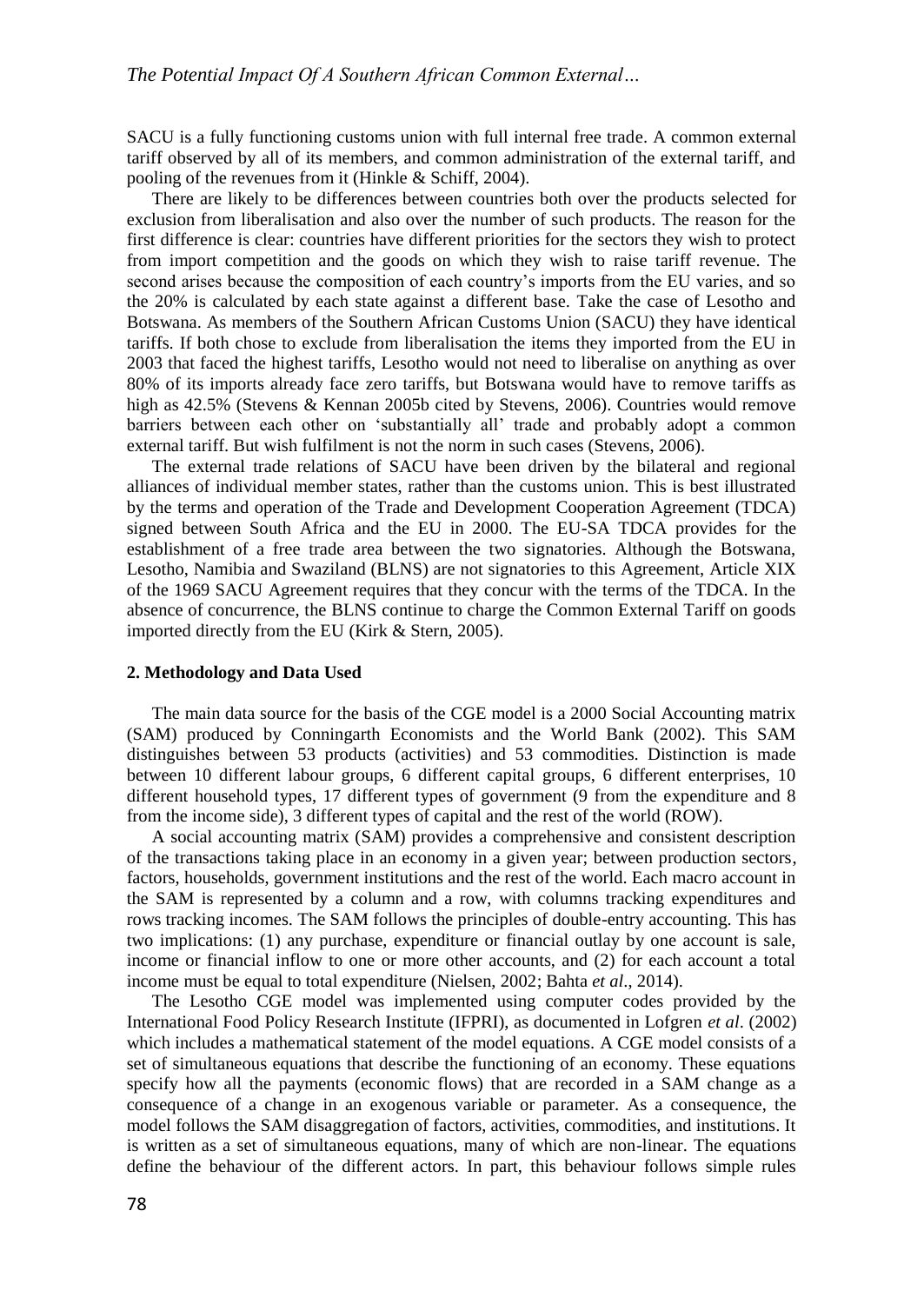captured by fixed coefficients. For production and consumption decisions, behaviour is captured by non-linear, first-order optimality conditions. The equations also include a set of constraints that have to be satisfied by the system as a whole but which are not necessarily considered by any individual actor. These constraints cover markets (for factors and commodities) and macro-economic aggregates (balances for savings-investment, the government, and the current-account of the rest of the world) (for details equation and explanation see (Lofgren *et al.,* 2002). The Lesotho CGE model was solved numerically with General Algebraic Modelling Systems (GAMS) software. Some of the Key model equations (1-15) of the CGE models are:

1. Import price

$$
PM_c = pwm_c. (1 + tmc). EXP + \sum_{c \in CT} PQ_{cicm_{c/c}} \tag{1}
$$

2. Export price

$$
PEC = pwe_c. (1 - te_c). EXP - \sum_{C \in CT} PQ_{c'ice_{ctc}} \tag{2}
$$

3. Absorption

$$
PQ_c. (1 - tq_c). QQ_c = PDD_c. QD_c + PM_c. QM_c \tag{3}
$$

4. Market output value

$$
PX_c. \, QX_c = PDS_c QD_c + PE_c. \, QE_c \tag{4}
$$

5. Activity price

$$
PA_a = \sum_{c \in C} PXAC_{ac\theta ac} \tag{5}
$$

6. CES technology: Activity production function

$$
QA_a = \alpha^a{}_a. (\delta^a{}_a. QVA_a^{-pa}{}_a + (1 - \delta^a{}_a). QINT_a^{-pa}a) \overline{p^a{}_a}^a
$$
 (6)

 $-1$ 

7. CES technology: Value-added intermediate-input quality ratio

$$
\frac{QVAa}{QINTAa} = \left[\frac{PINTAa}{PVAa} \cdot \frac{\delta^a{}_a}{1 - \delta^a{}_a}\right]^{\frac{1}{1 + p^a{}_a}}\tag{7}
$$

8. Commodity production and allocation

$$
QXAC_{ac} + \sum_{h \in H} QHA_{ach} \cdot \theta_{ac} \cdot QA_a
$$
 (8)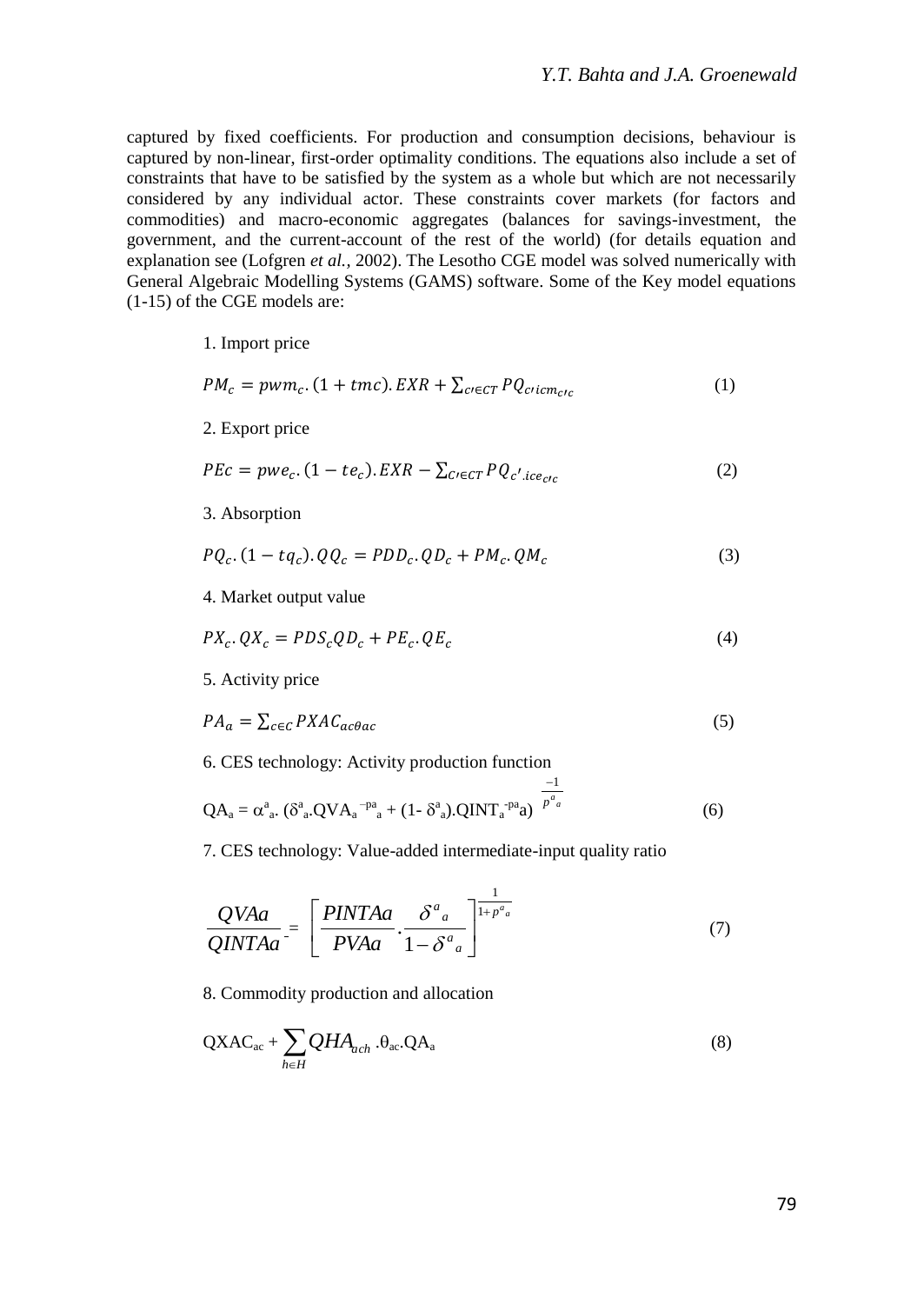9. Output aggregation function

$$
QX_c = \alpha^{ac} C_c \left( \sum_{a \in A} \delta^{ac}{}_{ac} QXAC_{ac}^{-p^{ac}c} \right)^{1/p^{ac}c-1}
$$
\n(9)

10. Output transformation (CET) function

$$
QX_c = \left(\delta_c^t \cdot Q E_c^{p^t c} + (1 - \delta_c^t \cdot Q D_c^{p^t c}\right)^{1/p_c^t}
$$
 (10)

⁄

11. Composite supply (Armington) function

$$
QQc = \alpha^q_c \cdot (\delta^q c \cdot Q M_c^{-p^q c} + (1 - \delta^q c) \cdot Q D_c - p_c^{-q})^{1/p^q c}
$$
(11)

12. Import –domestic demand ratio

$$
\frac{QM_c}{QD_c} = \left(\frac{PDD_c}{QM_c} \cdot \frac{\delta^q_c}{1 - \delta^q_c}\right)^{\frac{1}{1 + p^q_c}}
$$
\n(12)

13. Factor income

$$
YF_f = \sum_{a \in A} WF_f \cdot \overline{WFDIS} T_{fa} \cdot Q \, F_{fa} \tag{13}
$$

14. Institutional factor income

$$
YIF_{if} = shift_{if} \cdot (1 - tf_f) \cdot YF_f - trnsfr_{rowf} \cdot EXP
$$
 (14)

15. Income of domestic, non-government institution  
\n
$$
YI_i = \sum_{f \in F} YIF_{if} + \sum_{i' \in INSDNG'} TRII_{ii'} + trnsfr_{igov} \cdot \overline{CPI} + trnsfr_{irow} \cdot EXP \quad (15)
$$

Where:

| $PX_c$                      | $=$ aggregate producer price for a commodity                    |
|-----------------------------|-----------------------------------------------------------------|
| $PDS_c$                     | $=$ supply price for commodity produced and sold domestically   |
| $PE_c$                      | $=$ export price (domestic currency)                            |
| $PA_a$                      | $=$ activity price (unit gross revenue)                         |
| $PXAC_{ac}$                 | $=$ producer price for commodity c for activity a               |
| $PO_c$                      | $=$ composite commodity price                                   |
| $PDD_c$                     | $=$ demand price for commodity produced and sold domestically   |
| $PM_c$                      | $=$ import price (domestic currency)                            |
| $PINTA_a$                   | $=$ aggregate intermediary input price for activity             |
| $PVA_a$                     | $=$ value-added price (factor income per unit of activity)      |
| $\text{pwm}_c$              | $=$ import price (foreign currency)                             |
| $pwe_c$                     | $=$ export price (foreign currency)                             |
| $YF_f$                      | $=$ income of factor f                                          |
| $YIF_{if}$                  | $=$ income of institution i from factor f                       |
| $\text{shift}_{if}$         | $=$ share of domestic institution i in income of factor f       |
| tfe                         | $=$ direct tax rate for factor f, and                           |
| $\text{trnsfr}_{\text{if}}$ | $=$ transfer from factor f to institution i                     |
| $Y_{i}$                     | $=$ income of institution i (in the set INSDNG), and            |
| $TRII_{ii}$                 | $=$ transfers from institution if to i (both in the set INSDNG) |
|                             |                                                                 |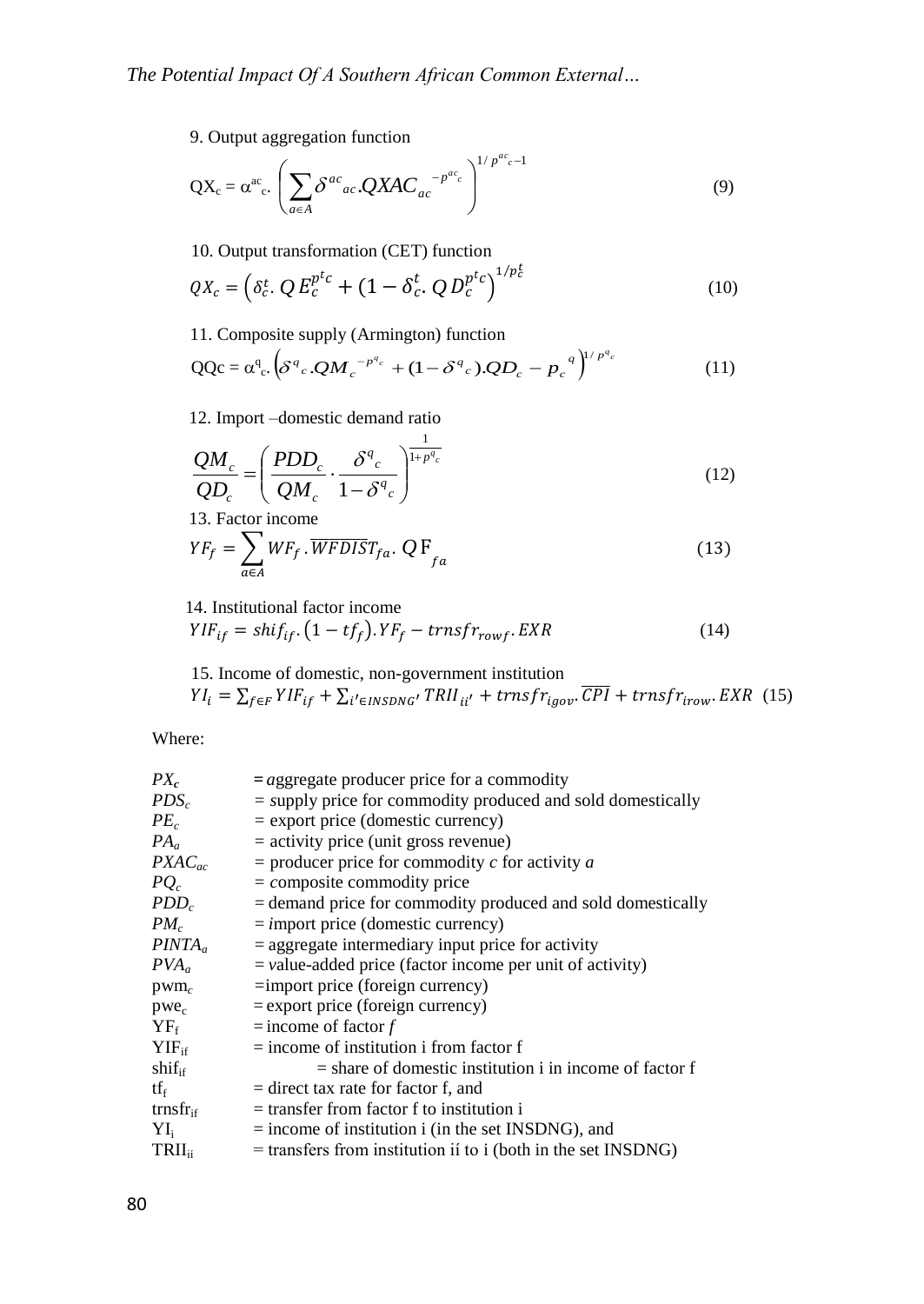| $QX_c$                                             | $=$ aggregate marketed quantity of domestic output of Commodity               |
|----------------------------------------------------|-------------------------------------------------------------------------------|
| $QD_c$                                             | $=$ quantity sold domestically of output                                      |
| $QE_c$                                             | $=$ quantity of exports                                                       |
| $QQ_c$                                             | $=$ quantity of goods supplied to domestic market (composite supply)          |
| $QD_c$                                             | $=$ quantity sold domestically of output                                      |
| $QM_c$                                             | $=$ quantity of imports                                                       |
| $QA_a$                                             | $=$ quantity (level) of activity                                              |
| $QVA$ <sub>a</sub>                                 | $=$ quantity of (aggregate) value-added                                       |
| $QVA$ <sub>a</sub>                                 | $=$ quantity of (aggregate) value-added                                       |
| $QINTA_a$                                          | $=$ quantity of aggregate intermediary input                                  |
| $QXAC_{ac}$                                        | $=$ quantity of market output of commodity $c$ from activity $a$              |
| QHA $_{a,c, h}$                                    | $=$ quantity of household home consumption of commodity $c$ from activity $a$ |
|                                                    | for household h                                                               |
|                                                    |                                                                               |
| $\theta_{ac}$                                      | $=$ yield of output c per unit of activity a                                  |
| $tq_c$                                             | $=$ rate of sales tax                                                         |
| $\bar{\alpha}_a^a$                                 | $=$ efficiency parameter in the CES activity function                         |
| $\delta^a_{\ a}$                                   | $=$ CES activity share parameter                                              |
| $\rho_{a}^{a}$ $\delta_{ac}^{ac}$ $\alpha_{c}^{t}$ | $=$ CES production function exponent                                          |
|                                                    | $=$ share parameter of domestic commodity aggregation function                |
|                                                    | $=$ CET shift function parameter (exports and domestic sales)                 |
| $\delta_{c}^{t}$                                   | = CET function share parameter (exports and domestic sales                    |
| $\delta^q_c$                                       | = CES function share parameter (imports and domestic sales)                   |
| $\delta^q_c$                                       | $=$ CES function share parameter (imports and domestic sales)                 |
| $\rho^q$ <sub>c</sub>                              | $=$ CES function exponent (imports and domestic sales)                        |
| $tm_c$                                             | $=$ import tariff rate                                                        |
| $icm_{cc}$                                         | = quantity of commodity c as trade input per imported unit of $c^2$           |
| $te_c$                                             | $=$ export tax rate                                                           |
| $ice_{cc}$                                         | = quantity of commodity c as trade input per exported unit of $c^2$           |
| <b>EXR</b>                                         | $=$ exchange rate (local currency per unit of foreign currency)               |

The neo-classical structuralist model is very standard. The classical book by Dervis *et al*. (1982) and also other references such as Lofgren *et al*. (2002) thoroughly discuss the structure of the model and document the complete set of equations. Some of the key equations: The price system of the model is rich, primarily because of the assumed quality differences among commodities of different origins and destinations (exports, imports, and domestic outputs used domestically). The price block consists of equations in which endogenous model prices are linked to other prices (endogenous or exogenous) and to nonprice model variables (Lofgren *et al*., 2002). The key price block is represented by equations for imports (Equation 1), exports (Equation 2), the absorption (Equation 3), the value of marketed output (Equation 4) and activity price (Equation 5).

The production and trade block covers domestic production and input use, the allocation of domestic output to home consumption, the domestic market, and exports, the aggregation of supply to the domestic market (from imports and domestic output sold domestically) and the definition of the demand for trade inputs that is generated by the distribution process. Production is carried out by activities that are assumed to maximize profits subject to their technology and taking prices (for their outputs, intermediate inputs, and factors) as given. In other words, it acts in a perfectly competitive setting. The CGE model includes the firstorder conditions for profit-maximization by producers. Two alternative specifications are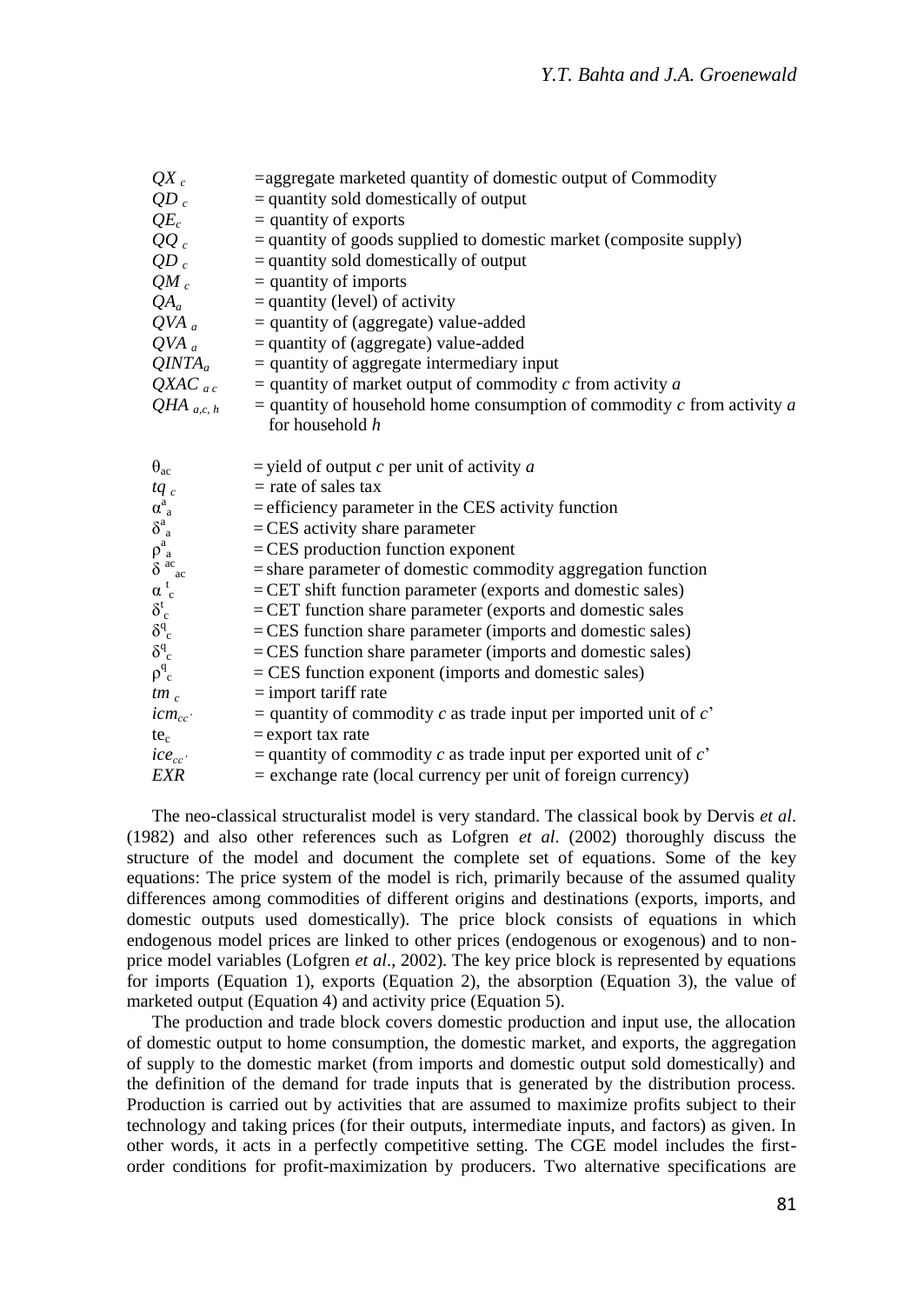permitted at the top level of the technology nest: the activity level is either a CES or a Leontief function of the quantities of value-added and aggregate intermediate input use. The key production and trade block equations are an activity production function represented by a CES combination of aggregate value-added and aggregate intermediate input quantities (Equation 6) and the corresponding first-order condition, which is represented by the ratio of quantities of aggregate value-added and aggregate intermediate inputs (Equation 7), Commodity production (from fixed unit of activities) and allocation of the production to marketed output and home consumption (Equation 8), CES aggregation of marketed output from activities to an aggregate marketed output for each commodity (Equation 9), a CET output transformation function of the aggregate marketed output into the aggregated exports and domestic sales (Equation 10), a CES composite supply combining aggregate imports and domestic supply (Equation 11), and the corresponding first-order condition indicating the ratio of aggregate imports to domestic demand (Equation 12).

In the CGE model, institutions are represented by households, enterprises, the government, and the rest of the world. The CGE model allows for three domestic institutions (households, enterprises and government) and one foreign institution (ROW). The key institutional blocks equations are total factor incomes (Equation 13), factor incomes to institutions (Equation 14) and incomes to domestic non-government institutions (Equation 15).

|                          |          | Urban | Rural    |       | All households |        | Armington  |
|--------------------------|----------|-------|----------|-------|----------------|--------|------------|
|                          |          |       |          |       |                |        | elasticity |
| Commodities              | $e_c$    | $n_c$ | $e_c$    | $n_c$ | $e_c$          | $n_c$  |            |
| Agriculture              | 0.376    | 0.198 | $-1.00$  | 0.480 | 0.267          | 0.271  | 0.898      |
| Food                     | 0.313    | 0.364 | $-0.212$ | 0.490 | 0.206          | 0.444  | 1.37       |
| Mining                   |          |       |          |       |                |        | 4.01       |
| Textiles                 | 0.05     | 0.497 | $-1.00$  | 0.539 | $-0.074$       | 0.325  | 4.232      |
| <b>Utilities</b>         | $-0.160$ | 0.871 | $-0.198$ | 0.500 | $-0.279$       | 1.066  |            |
| Private Service          | $-0.608$ | 1.836 | $-0.508$ | 1.688 | $-0.736$       | 1.282  |            |
| Government               | $-0.288$ | 0.930 | 0.559    | 0.428 | $-0.485$       | 00.787 |            |
| Service                  |          |       |          |       |                |        |            |
| Transport                | $-0.977$ | 3.21  | $-1.00$  | 0.852 | $-1.00$        | 2.092  | 1.696      |
| Other                    | $-0.004$ | 0.687 | $-0.654$ | 1.534 | $-0.165$       | 0.807  | 0.486      |
| Manufacturing            |          |       |          |       |                |        |            |
| <b>Financial Service</b> | $-1.00$  | 2.867 | 0.069    | 2.537 | $-1.00$        | 2.513  |            |
|                          |          |       |          |       |                |        |            |
| <b>Frisch Parameter</b>  | $-2.188$ |       | $-1.634$ |       | $-2.415$       |        |            |
|                          |          |       |          |       |                |        |            |

**Table 2. Own-price, Income, LES Demand and GME Armington Elasticity**

**Note:** "e" represents own-price elasticity; "n" is the income elasticity. **Source:** Nganou (2004).

The model has two types of production elasticities which characterize the two levels of the nested production technology. At the bottom of the technology nest, production factors are CES aggregated into value added. Production elasticities at this first level are characteristic of the rate of substitution between production factors. These elasticities were obtained from Nganou (2004). The remaining elasticities were adopted from literature. The production elasticities were set at 0.6. The model also contains an output aggregation elasticity, which was set to 8.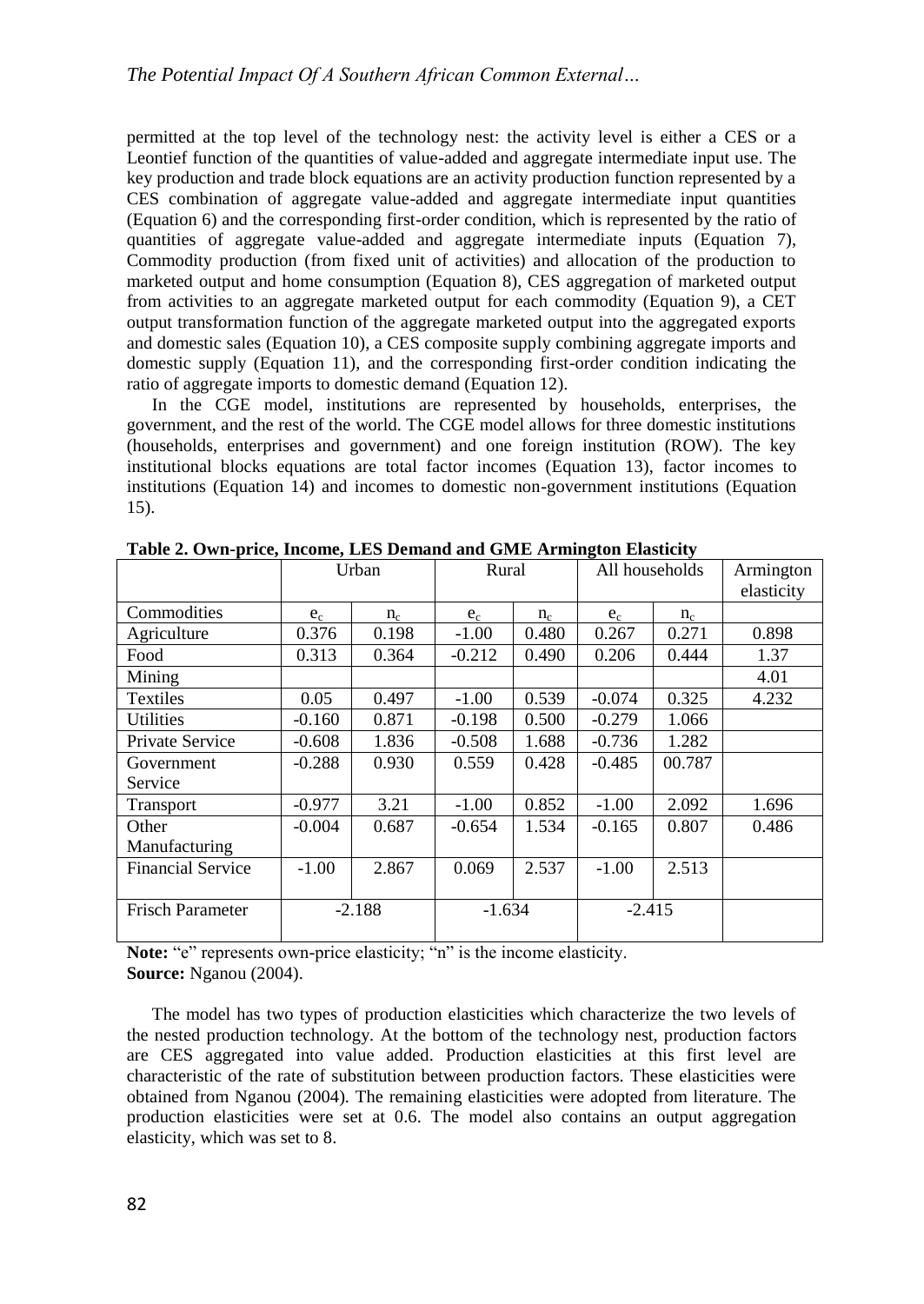As with production elasticities, there are two types of trade elasticities. The first represents the demand side of the economy and corresponds to the substitution between imports and local sales of domestic output. The second characterizes the supply side of the economy and shows the rate of transformation of total output into domestic sales and exports. These two sets of elasticities were taken from Nganou (2004). Parameters for the Linear Expenditure System (LES) of demand are calibrated from the aggregated SAM entries, along with assumed values for expenditure elasticities and the Frisch parameter. The Frisch parameter (Frisch, 1959) measures the negative of the marginal utility of income, also known as the flexibility of the marginal utility of income was set to negative 2.415 for all households.

Armington elasticity – the degree of substitution between domestic and imported goods – is a behavioural parameter that materially affects the effects of trade on macroeconomic parameters (Gibson, 2003). For instance, trade policy can affect the price of traded goods relative to domestically produced goods. Such a price change will affect a country's trade opportunities, level of income, and employment. The magnitude of these impacts will largely depend on the magnitude of the elasticities, including Armington parameters. Thus, it is important to use the true Armington parameters for the countries of study. Table 2 summarizes elasticities of expenditure, Armington and LES.

# **3. Closure Rules**

The macro-economic closure rules selected for the purpose of the simulations in the Lesotho's model or the economic environment under which the simulations are carried out are characterised by:

i. The numeraire – the consumer price index (CPI) is the numeraire and it is fixed while domestic producer index (DPI) is flexible

ii. Savings-investment – Investment driven savings – uniform marginal propensity to save (MPS) rate for selected institutions

iii. Government – Flexible government savings with fixed direct tax

iv. External or Rest of World – Flexible exchange rate with fixed savings

v. Factor account/markets – Capital market – capital is activity-specific and fully employed and Labour market – labour is mobile and unemployed (fixed wages)

### **4. Simulated result of CET**

### **4.1. Impact on commodity price and trade**

CET for non-SACU members resulted in a 1.29% decrease in the domestic export price. This lead to an average decrease of 2.19% in the quantity of exported. The largest decreases observed was in the textile sector (9.83%) followed by pharmaceutical products (9.09%). CET caused an increase of import prices by 0.56%, varying from a 0.73% increased for water services and a 0.44% increased for the sale and repair of Automobiles. On average, quantities of imported commodities decreased by 1.39%. The largest decrease (3.74%) was observed in the skins and hides sector. The only sector experienced an increase of import was pharmaceutical products by 0.39%. The demand and supply price for commodities produced and sold domestically on average decreased by 0.22% for the overall commodity mix in both cases, ranging between -1.21% for financial services and a 2.13% for pharmaceutical products. The demand price of the main commodity of Lesotho, which is the textile sector increased by 1.8%. The quantity of agriculture export varies from -1.78% (raw wool) to 0.25% (egg), the highest increase of quantity export observed in the egg sector and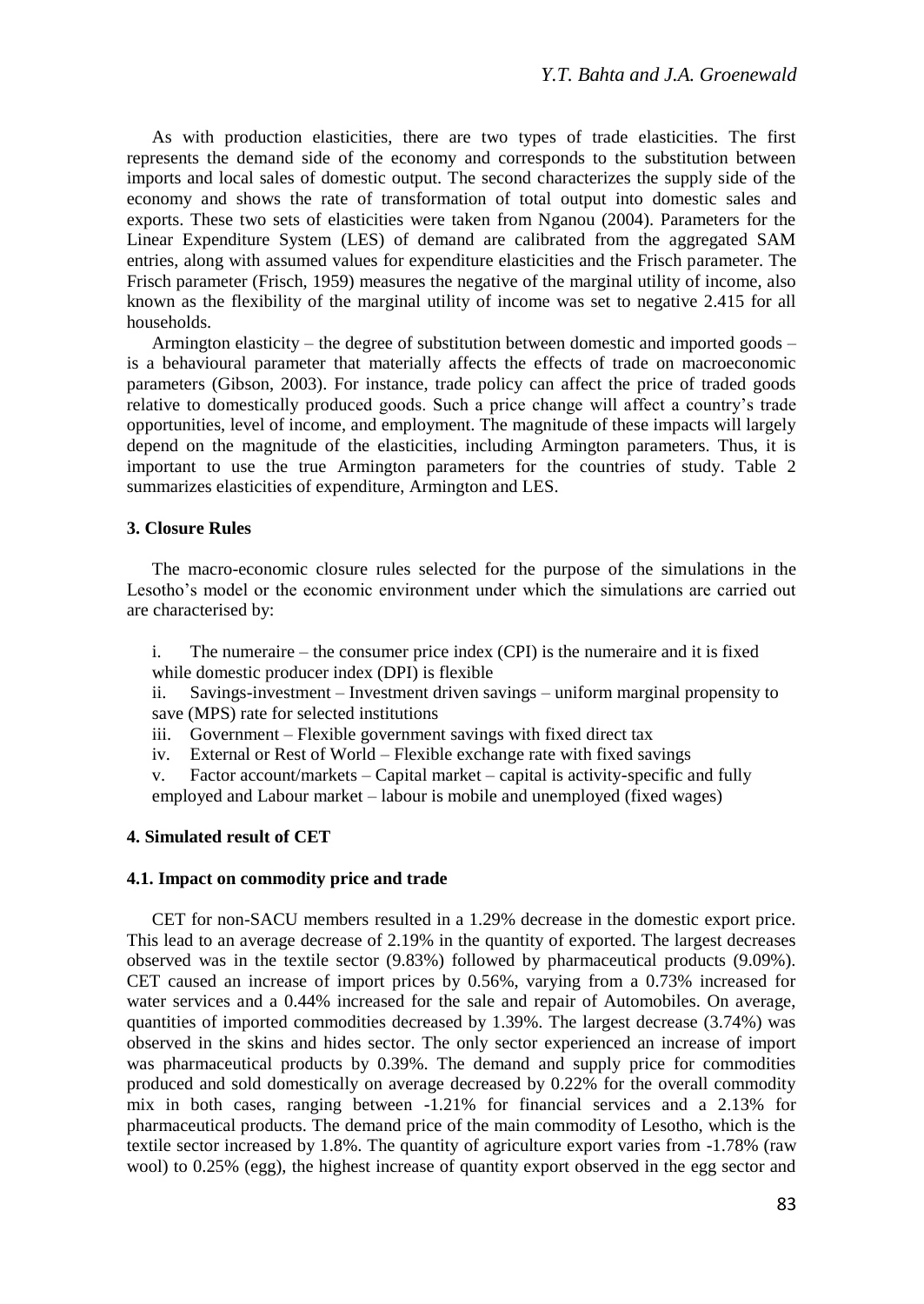the lowest quantity of export observed in the raw wool sector. The quantity of agricultural import decreased in general, it ranges from -3.74% for skin and hide sector and -0.76% for the egg sub-sector.

The impact on prices of composite goods, average output prices and quantities of aggregated marketed commodities are as follow: price of composite goods decreased by 0.06% on average ranging between a decreased of 1.21% for financial services and a 0.91% increased for pharmaceutical products. The textile sector is hardly affected (an increase of 0.82%). Average output price decreased on average by 0.49%, ranging from -1.29% to +2.00% for diamonds and pharmaceutical products respectively. The textile sector hardly experience change (-0.05%). Quantity of aggregated marketed commodities decreased on average 0.28% for the overall commodity categories, ranging from -7.55% for textiles to +1.58% for processing of grain and grain products (reported in Figure 1).



**Where:**  $QEXP$  = percentage change of quantities exported,  $QMXP$  = percentage change of quantities imported, PDDXP/  $PDSXP =$  percentage change of demand/supply price for commodities produced and sold domestically, PQXP= percentage change of price of composite goods,  $PXXP$  = percentage change of average output price and  $QXXP$  = percentage change of quantity of aggregated marketed commodities.

**Note:** Agriculture included from c1 to c16, Mining c17, Manufacturing c18 - c34 and Services c35 - c53 (where c=commodities)

**Source:** Model estimation results

# **Figure 1. Model estimation results of QEXP, QMXP, PDDXP, PDXP, PQXP, PXXP and QXXP**

### **4.2. Impact on activities' output, intermediate input cost and labour employment**

The impact of CET on activity output price found to range between -0.97% and +0.09% for water services and micro-industries respectively. Agricultural output decreased by 0.63%, mining output by 0.85%, manufacturing output by 0.33%, and the services sector output by 0.57%. None of these changes can be considered to be of material importance.

The price of intermediate aggregate inputs experienced an increase and decrease trend. The increased was observed in the textile sector by 0.45% and the decrease in the water service sector by 0.83%. The rest of the sectors were between this ranges. Expansion or contraction of industries will primarily be affected via changes in return to factors and

.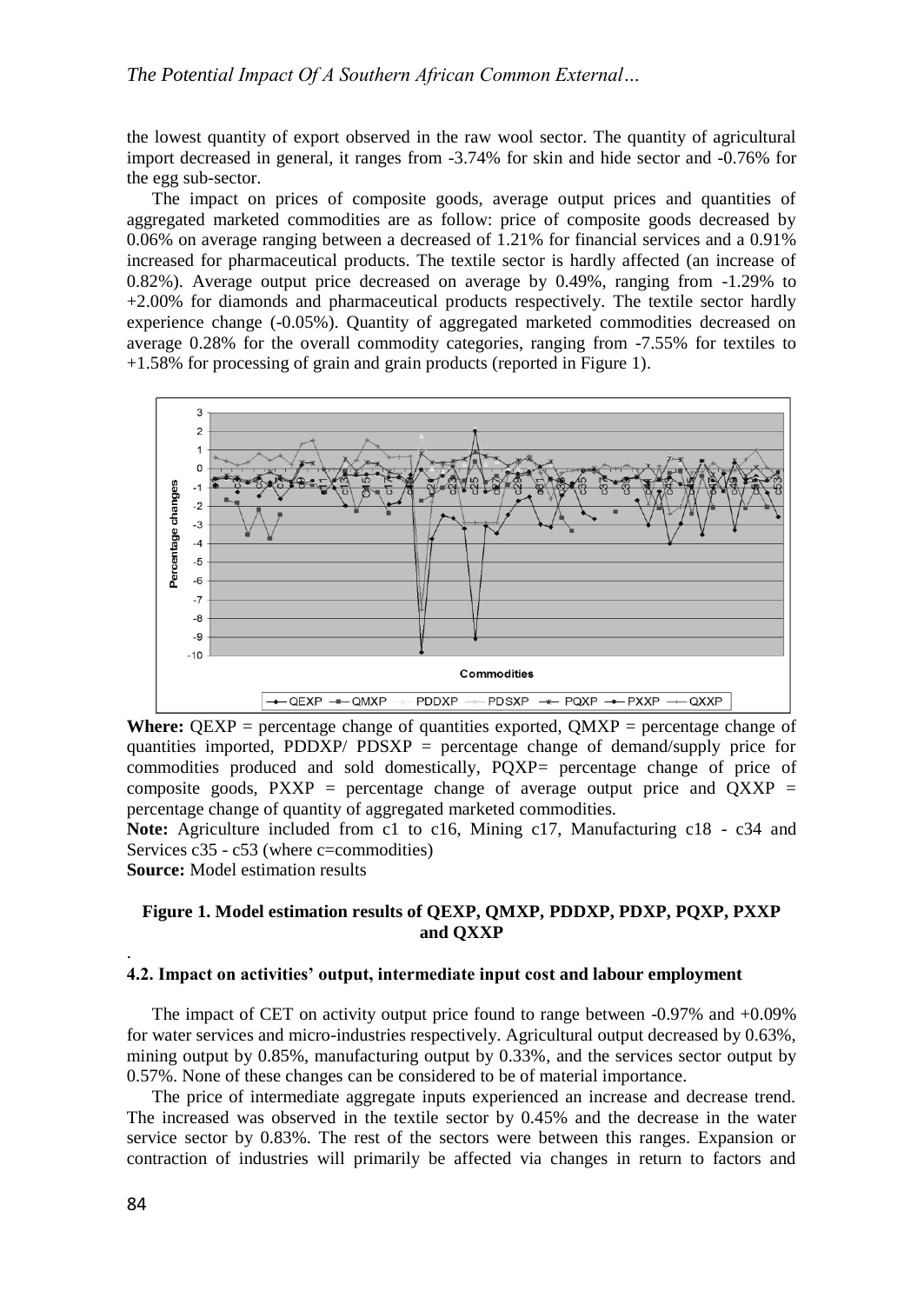subsequent reallocations. The change in prices of value added indicates changes in the overall return to factors in different activities (reported in Figure 2). The results show that CET will result in a decrease in return to factors in all activities, implying a contraction of economic activity in all industries. In terms of aggregated industries, the services industry experienced an absolute average decrease (-1.00%), followed by the mining sector (-0.94%), manufacturing (-0.91%) and agriculture (-0.73%).



**Where:** PAXP= percentage change of activities output price, PINTAP= percentage change of price of intermediate inputs,  $PVAXP =$  percentage change of price of value added,  $GDP =$ percentage change of gross domestic product and QFXP = Percentage change of quantity demanded of factor (labour) from activity.

**Note:** Agriculture included from a1 to a16, Mining a17, Manufacturing a18 - a34 and Services a35 - a53 (where a=activities)

**Source:** Model estimation results

### **Figure 2. Model estimation results of PAXP, PINTAXP, PVAXP, QFXP and GDP**

The model estimates the change in the gross domestic product (GDP) at factor cost in both nominal and real terms. At nominal prices the overall activity experienced a slight decrease of 0.89%, which amounts to merely 0.001% in real terms. The GDP of activities in nominal term ranges from -9.29% to +1.68% for textiles and cattle production respectively. Other activities with a positive change or increase (of more than 1.05% and less than 1.68%) were dairy and other food processing, grain milling, wool and mohair processing. At aggregate level, in nominal terms, the agricultural sector increased by 0.06%, the mining sector decreased by 0.93%, the manufacturing sector decreased by 1.23%, and the services sector decreased by 1.26%.

However, in real terms, value changes range from -7.55% to +2.50% for textiles and the wool and mohair processing sectors respectively. Other activities showed an increase of over 1.00% but less than +3.00%. Besides the textiles sector, the following activities undergo declines of more than 1.00%: chemical and pharmaceutical production, freight and passengers, air transport-commercial, other manufacturing and footwear production. At aggregate level, the agricultural sector increased by 0.80%, while in real terms the mining sector decreased by 0.02%, the manufacturing sector by 0.24%, and the service sector by 0.26%. These aggregate level changes are too slight to be regarded meaningful.

The effect of common external tariffs on the various labour categories largely depends on the way in which those activities that provide employment are affected. On average,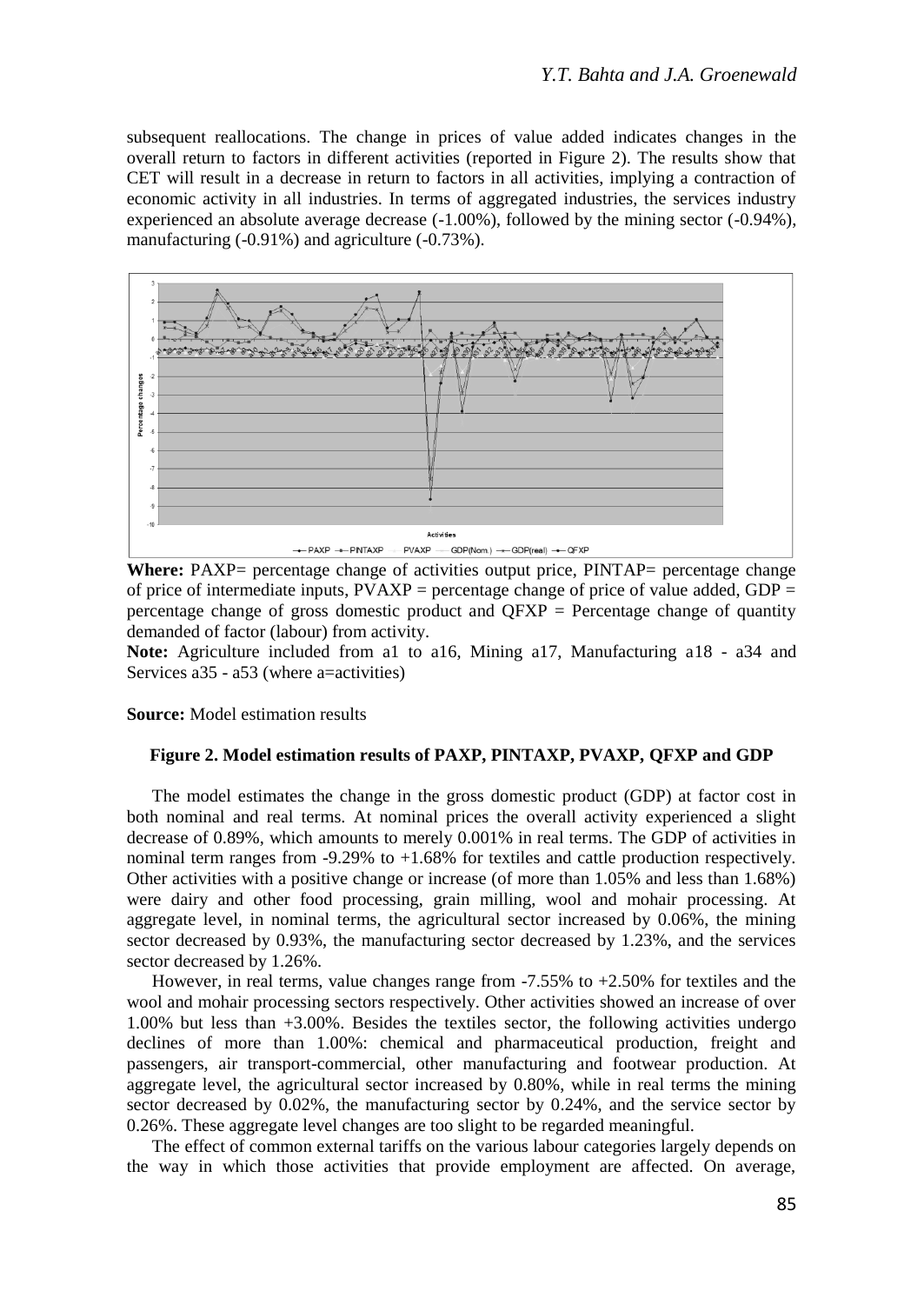activities employed 0.081% more labour. The textile sectors laid-off many workers (-8.65%). The sector that experienced the most significant increase was cattle production  $(+2.64\%)$ . Fourteen activities or sectors showed an increase larger than 1.00%.

## **4.3. Impact on factor income and Households**

Table 3 shows the effect on factor incomes resulting from the changes in wage rates and employment. Labour factor income was decrease by 0.91%, while capital factor decreased by 0.85%.

|                | BASE    | YFXP (%) |
|----------------|---------|----------|
| FLAB (Labour)  | 3006.46 | $-0.905$ |
| FCAP (Capital) | 1472.98 | $-0.849$ |

### **Table 3. Factor Income (YFXP) (% Change)**

**Source:** Model estimation results

Lesotho households were disaggregated into five groups: (i) urban areas, (ii) rural lowlands, (iii) rural foothills, (iv) rural mountains, and (v) rural Sengu River Valley (SRV). There are disparities between urban and rural groups, between regions, and also between different income groups. To account for this, the household classification was further disaggregated into low- and high-income groups. The threshold levels were taken from the Consumer Price Index Report (BOS, 2001). Low-income households comprise all households with a monthly income of less than 500 Maloti (Lesotho's Currency), while highincome households have a monthly income equal to 500 Moloti (Lesotho's Currency) or above. $<sup>1</sup>$ </sup>

| Households                  | <b>BASE</b> | <b>EHXP</b> | EV     | <b>BASE</b> | <b>YIXP</b> |
|-----------------------------|-------------|-------------|--------|-------------|-------------|
| Urban high income           | 3231.72     | $-0.26$     | $-0.3$ | 3606.32     | $-0.86$     |
| Urban low income            | 22.15       | $-1.26$     | $-1.2$ | 24.50       | $-1.86$     |
| Rural lowlands high income  | 512.88      | $-0.02$     | $-0.1$ | 542.50      | $-0.61$     |
| Rural lowlands low income   | 254.56      | $-0.49$     | $-0.5$ | 266.95      | $-1.07$     |
| Rural foothills high income | 283.29      | $-0.04$     | $-0.1$ | 301.86      | $-0.64$     |
| Rural foothills low income  | 139.21      | $-0.55$     | $-0.5$ | 146.97      | $-1.15$     |
| Rural mountain high income  | 216.26      | $-0.08$     | $-0.1$ | 225.61      | $-0.66$     |
| Rural mountain low income   | 97.91       | $-0.63$     | $-0.5$ | 99.24       | $-1.21$     |
| Rural SRV high income       | 119.05      | $-0.15$     | $-0.2$ | 126.78      | $-0.73$     |
| Rural SRV low income        | 64.47       | $-0.73$     | $-0.7$ | 67.16       | $-1.31$     |
| Total                       | 4941.5      | $-0.42$     | $-0.2$ | 5407.89     | $-1.00$     |

**Table 4. Household Expenditure, Income and Equivalent Variation**

**Note:** EHXP = Household consumption expenditure,  $EV = Equivalent$  variation,  $YIXP =$ Household income and SRV= Sengu River Valley. **Source:** Model estimation results

 $\overline{a}$ 

<sup>1</sup> 1US \$ = 9.86 Maloti, (in 2000), 1US \$ = 15.24 Maloti, (in 2001) and 1US \$ = 11.75 Maloti, (in 2002). (Source: Reserve Bank of South Africa). Lesotho's macroeconomic policy is circumscribed because of its membership in the Common Monetary Area (CMA). Under CMA, currencies are pegged at parity with the South African Rand.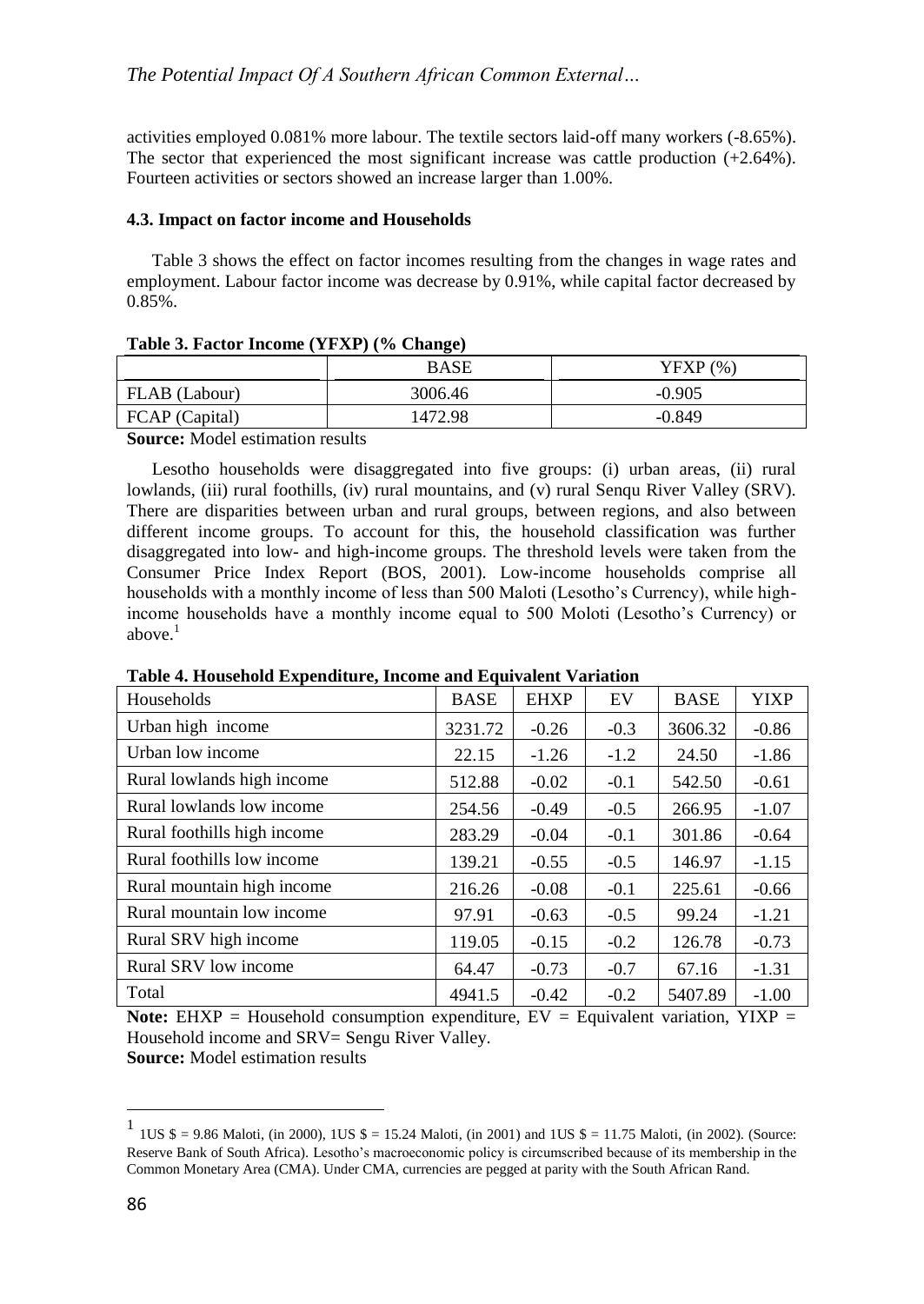The impact on household income and welfare that is measured in terms of equivalent variation also presented in Table 4. According to Gohin (2003), one of the main tasks of applied economists is the computation and explanation of the welfare effects of policy reform or other shocks to the economy that may be of interest. The effects of the simulated results on household welfare in Lesotho can further be measured by the concept of Equivalent Variation (EV). EV is a welfare measure indicating how in terms of money equivalent households are better or worse off as a result of the shock/simulation of CET.

Table 4 showed that common external tariffs (CETs) cause household consumption expenditure to decrease by 0.42% on aggregate. The urban low-income households experienced the most significant decrease in household consumption expenditure (-1.26%), followed by rural Sengu River Valley low-income households (-0.73%). Household income decreased on aggregate by 1%. The loss of household income is concentrated particularly in the urban areas, where the urban low-income households experienced a decrease in household income by 1.86%, and followed by the rural SRV low-income households decreased by 1.31%. Lesotho can experience a small (0.20%) loss in welfare (measured by Equivalent variation). This loss concentrated in urban areas. Table 4 indicates that urban low-income households lost by 1.2% and followed by rural SRV low-income households at 0.7%.

### **4.4. Impact on macroeconomic variables**

The effect of CET on a number of government and macro-economic variables is shown in Table 5. CET increased the gross domestic product (GDP) at market price by 0.51% in nominal terms, but decreased by 0.20% in real terms. Such a change cannot be regarded as significant. Investment and government consumption expenditure increased by 0.051% and 0.045% at nominal terms respectively.

|                    |             |             | Value of gross domestic product<br>(GDPTAB1) (Million Maloti) | Percentage change of gross<br>domestic product<br>(GDPTAB1P) |          |  |
|--------------------|-------------|-------------|---------------------------------------------------------------|--------------------------------------------------------------|----------|--|
|                    | <b>BASE</b> | Nominal     | Real                                                          | Nominal                                                      | Real     |  |
| <b>ABSORP</b>      | 9171.34     | 9161.068    | 9159.06                                                       | $-0.112$                                                     | $-0.134$ |  |
| <b>PRVCON</b>      | 4941.5      | 4929.184    | 4929.22                                                       | $-0.249$                                                     | $-0.248$ |  |
| <b>FIXINV</b>      | 2376.56     | 2377.774    | 2376.56                                                       | 0.051                                                        | $0*$     |  |
| <b>GOVCON</b>      | 1853.28     | 1854.11     | 1853.28                                                       | 0.045                                                        | $0*$     |  |
| <b>EXPORTS</b>     | 1280.79     | 1311.881    | 1609.228                                                      | $-4.953$                                                     | $-3.708$ |  |
| <b>IMPORTS</b>     | $-4423.71$  | $-4454.917$ | $-4446.11$                                                    | $-2.127$                                                     | $-0.844$ |  |
| <b>GDPMP</b>       | 6009.06     | 6039.695    | 5996.78                                                       | 0.51                                                         | $-0.204$ |  |
| GDPMP <sub>2</sub> | 6009.06     | 6039.695    | 6009.06                                                       | 0.51                                                         | $0*$     |  |
| <b>NETITAX</b>     | 1529.62     | 1599.985    | 1517.645                                                      | 4.6                                                          | $-0.783$ |  |
| GDPFC <sub>2</sub> | 4479.44     | 4439.71     | 4479.384                                                      | $-0.887$                                                     | $-0.001$ |  |

**Table 5. GDP and National Account (Nominal And Real)**

**Note:** \* there is no percentage change

**Source:** Model estimation results

The terms of trade caused trade to marginally decrease relative to GDP, with the value of both exports and imports to decrease by 4.95% and 2.13% respectively in nominal terms. Net indirect tax was decrease by 0.78% in real terms.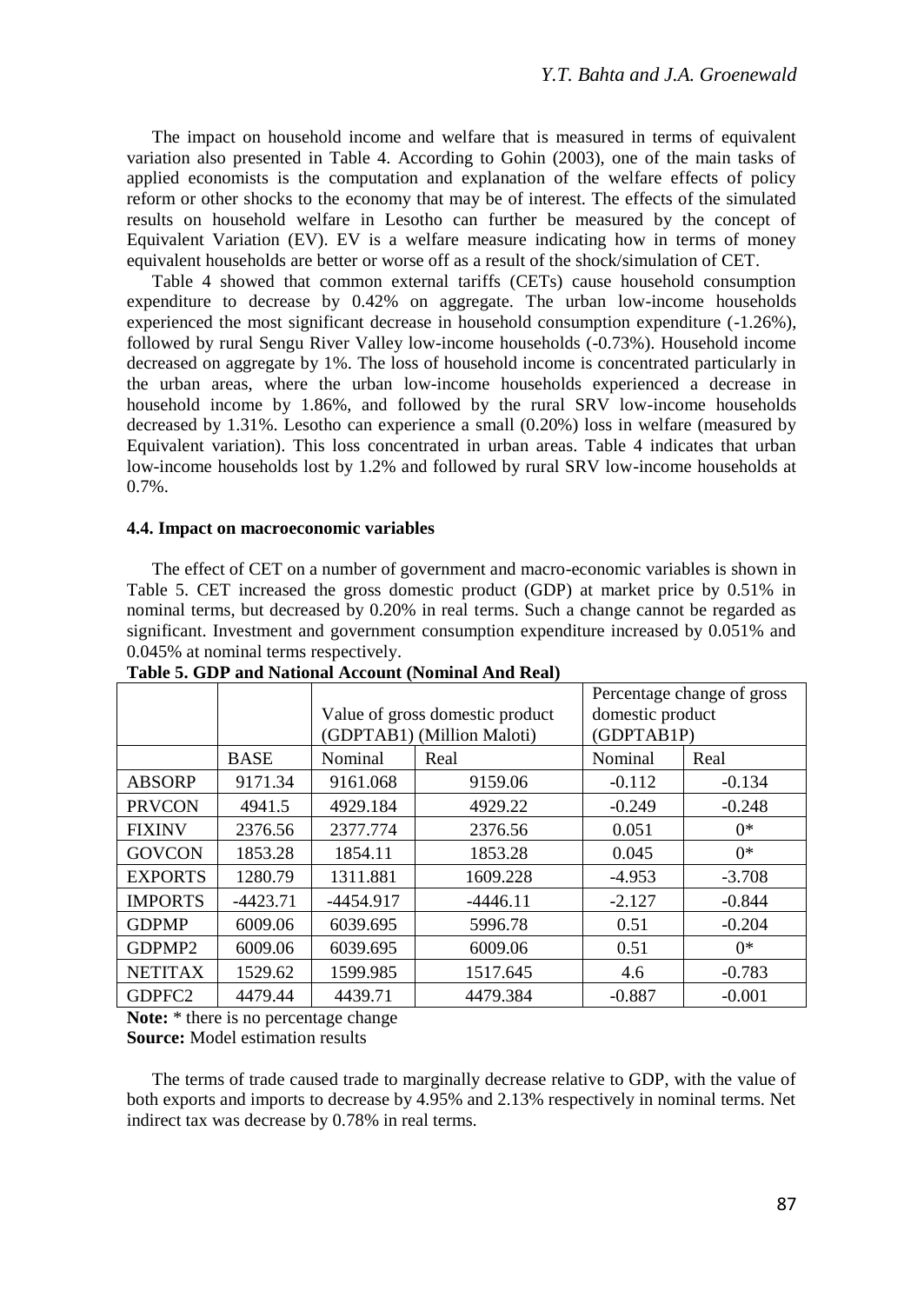#### **5. Conclusion**

CET for non-SACU members caused a significant decrease in quantity of textile exported in general. The quantity of agriculture export and import shows an increase and decrease trend that varies from one commodity to others. Both demand and supply prices of commodities produced and sold domestically increased significantly for pharmaceutical products. The average output price increased for pharmaceutical products. The quantity of aggregated marketed commodities decreased significantly for the textile sector. Lesotho experienced a loss in welfare due to common external tariffs policy. The labour and capital factor incomes also experienced a slight decrease. The effect on the various labour categories largely depend on the way in which those activities that provide employment are affected, a significant decreased in the textile sector observed.

From the analysis it is observed that the Lesotho economy is indeed fragile. Whereas general experience leads one to expect the formation of infant trade blocs as personified in common external tariff regimes to benefit members, the results obtained in this study indicate that small, fragile economies in an environment dominated by more stronger economies (South Africa in the case of the Southern African Customs Union) can experience net negative effects. This phenomenon should be kept in mind in regions where disparate stages of development are in evidence. Lesotho should strength trade partnership with Rest of the world in order to boost the economy of the country.

### **References**

- Anon (2003). Lesotho: Diagnostic Trade Integration Study: Integration into the World Trading Environment, mimeo, Chapter 1. mimeo. www.integratedframework.org.
- Bahta, Y.T. (2007). The potential impact of trade on the economy of Lesotho. (Doctoral dissertation). University of the Free State, Bloemfontein, South Africa.
- Bahta, Y.T. (2013). Modelling the Lesotho Economy: A Social Accounting Matric Approach. *International Journal of Food and Agricultural Economics*, 1(1), 49-62.
- Bahta, Y.T., Willemse, B.J. & Grove, B. (2014). The role of agriculture in welfare, income distribution and economic development of the Free State Province of South Africa: A CGE approach. *Agrekon*, 53(1),46-74.
- BOS (2001). Internal Report (Unpublished). Bureau of Statistics, Maseru.
- Carrère, C. (2004). African regional agreements: impact on trade with or without currency unions. *Journal of African Economies*, 13(2), 199-239.
- Conningarth economist and World Bank (2002). Notes on the methodologies and data used for compiling a Social accounting Matrix for Lesotho for 2000. Final Report.
- Dervis, K., Melo, J.D.E. & Robinson, S. (1982). *General equilibrium models for development policy*. Cambridge: Cambridge University Press.
- Frisch, R. (1959). A complete scheme for computing all direct and cross demand elasticities in a model with many sectors. *Econometrica*, 27, 177-196.
- Gibson, K.L. (2003). Armington elasticities for South Africa: Long and short-run industry level estimates. Trade and Industrial Policy Strategies (TIPS) working paper: WP12- 2003, ISBN: 1-919982-10-8, University of Natal.
- Gohin, A. (2003). Welfare decomposition in general equilibrium models: A path independent decomposition of equivalent variation. Agricultural Trade (TRADEAG) Working Paper 06/03.
- Hinkle, L. E. & Schiff, M. (2004). Economic Partnership Agreements between Sub‐Saharan Africa and the EU: A Development Perspective. *The World Economy*, 27(9), 1321-1333.
- Integrated Framework (2003). Lesotho: Diagnostic trade integration study, Volume 1, Integration into the World Trading Environment, mimeo.